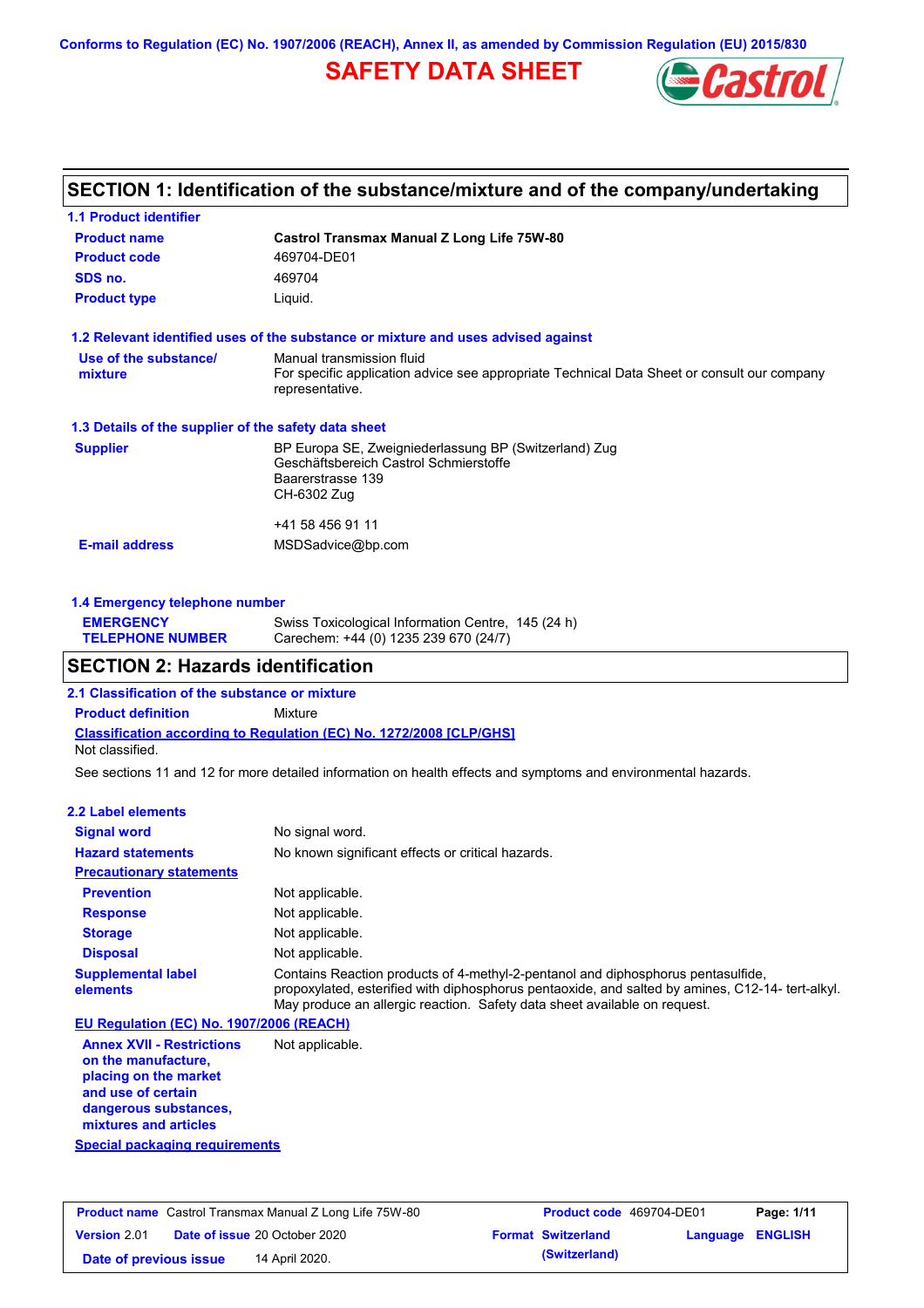## **SECTION 2: Hazards identification**

| <b>Containers to be fitted</b><br>with child-resistant<br>fastenings                                                     | Not applicable.                                                                                               |
|--------------------------------------------------------------------------------------------------------------------------|---------------------------------------------------------------------------------------------------------------|
| <b>Tactile warning of danger</b>                                                                                         | Not applicable.                                                                                               |
| 2.3 Other hazards                                                                                                        |                                                                                                               |
| <b>Results of PBT and vPvB</b><br>assessment                                                                             | Product does not meet the criteria for PBT or vPvB according to Regulation (EC) No. 1907/2006,<br>Annex XIII. |
| <b>Product meets the criteria</b><br>for PBT or vPvB according<br>to Regulation (EC) No.<br><b>1907/2006, Annex XIII</b> | This mixture does not contain any substances that are assessed to be a PBT or a vPvB.                         |
| Other hazards which do<br>not result in classification                                                                   | Defatting to the skin.                                                                                        |

### **SECTION 3: Composition/information on ingredients**

Mixture

### **3.2 Mixtures**

#### **Product definition**

Synthetic base stock. Proprietary performance additives.

| <b>Product/ingredient</b><br>name                             | <b>Identifiers</b>                                                                      | $\frac{9}{6}$ | <b>Regulation (EC) No.</b><br>1272/2008 [CLP] | <b>Type</b> |
|---------------------------------------------------------------|-----------------------------------------------------------------------------------------|---------------|-----------------------------------------------|-------------|
| Distillates (petroleum), hydrotreated<br>heavy paraffinic     | REACH #: 01-2119484627-25 ≤3<br>EC: 265-157-1<br>CAS: 64742-54-7<br>Index: 649-467-00-8 |               | Asp. Tox. 1, H304                             | [1] [2]     |
| Distillates (petroleum), solvent-<br>dewaxed heavy paraffinic | REACH #: 01-2119471299-27 ≤3<br>EC: 265-169-7<br>CAS: 64742-65-0<br>Index: 649-474-00-6 |               | Asp. Tox. 1, H304                             | [1] [2]     |
| Distillates (petroleum), hydrotreated<br>light paraffinic     | REACH #: 01-2119487077-29 ≤3<br>EC: 265-158-7<br>CAS: 64742-55-8<br>Index: 649-468-00-3 |               | Asp. Tox. 1, H304                             | [1] [2]     |
| Distillates (petroleum), solvent-<br>dewaxed light paraffinic | REACH #: 01-2119480132-48 ≤3<br>EC: 265-159-2<br>CAS: 64742-56-9<br>Index: 649-469-00-9 |               | Asp. Tox. 1, H304                             | [1] [2]     |

#### **See Section 16 for the full text of the H statements declared above.**

### **Type**

[1] Substance classified with a health or environmental hazard

[2] Substance with a workplace exposure limit

[3] Substance meets the criteria for PBT according to Regulation (EC) No. 1907/2006, Annex XIII

[4] Substance meets the criteria for vPvB according to Regulation (EC) No. 1907/2006, Annex XIII

[5] Substance of equivalent concern

[6] Additional disclosure due to company policy

Occupational exposure limits, if available, are listed in Section 8.

### **SECTION 4: First aid measures**

| 4.1 Description of first aid measures |                                                                                                                                                                                                                                         |
|---------------------------------------|-----------------------------------------------------------------------------------------------------------------------------------------------------------------------------------------------------------------------------------------|
| Eye contact                           | In case of contact, immediately flush eyes with plenty of water for at least 15 minutes. Eyelids<br>should be held away from the eyeball to ensure thorough rinsing. Check for and remove any<br>contact lenses. Get medical attention. |
| <b>Skin contact</b>                   | Wash skin thoroughly with soap and water or use recognised skin cleanser. Remove<br>contaminated clothing and shoes. Wash clothing before reuse. Clean shoes thoroughly before<br>reuse. Get medical attention if irritation develops.  |
| <b>Inhalation</b>                     | If inhaled, remove to fresh air. Get medical attention if symptoms occur.                                                                                                                                                               |
| <b>Ingestion</b>                      | Do not induce vomiting unless directed to do so by medical personnel. Get medical attention if<br>symptoms occur.                                                                                                                       |
| <b>Protection of first-aiders</b>     | No action shall be taken involving any personal risk or without suitable training.                                                                                                                                                      |

| <b>Product name</b> Castrol Transmax Manual Z Long Life 75W-80 |  |                                      | <b>Product code</b> 469704-DE01 |                           | Page: 2/11              |  |
|----------------------------------------------------------------|--|--------------------------------------|---------------------------------|---------------------------|-------------------------|--|
| <b>Version 2.01</b>                                            |  | <b>Date of issue 20 October 2020</b> |                                 | <b>Format Switzerland</b> | <b>Language ENGLISH</b> |  |
| Date of previous issue                                         |  | 14 April 2020.                       |                                 | (Switzerland)             |                         |  |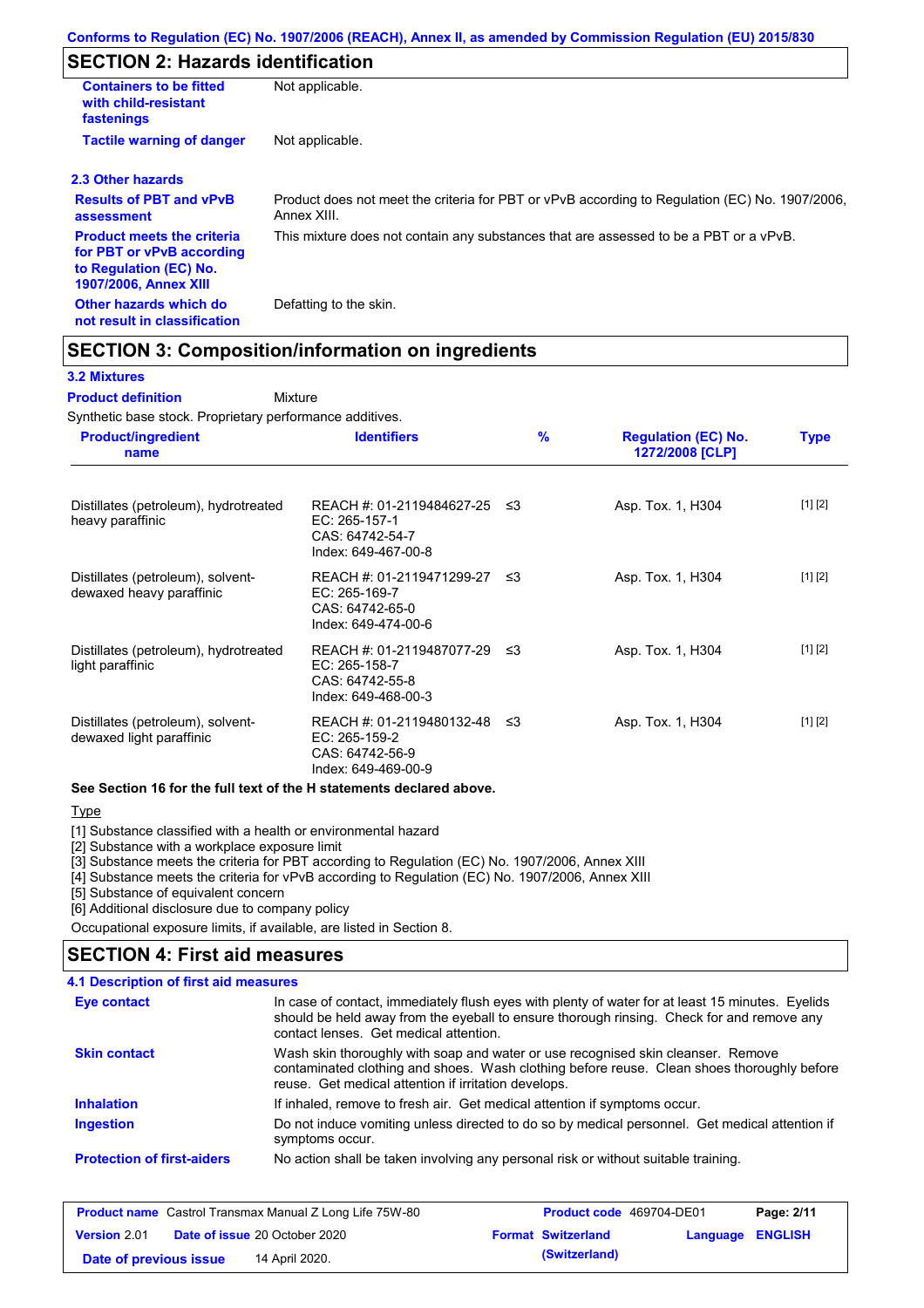## **SECTION 4: First aid measures**

### **4.2 Most important symptoms and effects, both acute and delayed**

See Section 11 for more detailed information on health effects and symptoms.

### **Potential acute health effects**

| <b>Inhalation</b>   | Vapour inhalation under ambient conditions is not normally a problem due to low vapour<br>pressure.               |
|---------------------|-------------------------------------------------------------------------------------------------------------------|
| <b>Ingestion</b>    | No known significant effects or critical hazards.                                                                 |
| <b>Skin contact</b> | Defatting to the skin. May cause skin dryness and irritation.                                                     |
| Eye contact         | No known significant effects or critical hazards.                                                                 |
|                     | Delayed and immediate effects as well as chronic effects from short and long-term exposure                        |
| <b>Inhalation</b>   | Overexposure to the inhalation of airborne droplets or aerosols may cause irritation of the<br>respiratory tract. |
| <b>Ingestion</b>    | Ingestion of large quantities may cause nausea and diarrhoea.                                                     |
| <b>Skin contact</b> | Prolonged or repeated contact can defat the skin and lead to irritation and/or dermatitis.                        |
| Eye contact         | Potential risk of transient stinging or redness if accidental eye contact occurs.                                 |

### **4.3 Indication of any immediate medical attention and special treatment needed**

**Notes to physician** Treatment should in general be symptomatic and directed to relieving any effects.

### **SECTION 5: Firefighting measures**

| 5.1 Extinguishing media                                   |                                                                                                                                                                                                                                                                                                                                                                   |
|-----------------------------------------------------------|-------------------------------------------------------------------------------------------------------------------------------------------------------------------------------------------------------------------------------------------------------------------------------------------------------------------------------------------------------------------|
| <b>Suitable extinguishing</b><br>media                    | In case of fire, use foam, dry chemical or carbon dioxide extinguisher or spray.                                                                                                                                                                                                                                                                                  |
| <b>Unsuitable extinguishing</b><br>media                  | Do not use water jet. The use of a water jet may cause the fire to spread by splashing the<br>burning product.                                                                                                                                                                                                                                                    |
| 5.2 Special hazards arising from the substance or mixture |                                                                                                                                                                                                                                                                                                                                                                   |
| <b>Hazards from the</b><br>substance or mixture           | In a fire or if heated, a pressure increase will occur and the container may burst.                                                                                                                                                                                                                                                                               |
| <b>Hazardous combustion</b><br>products                   | Combustion products may include the following:<br>carbon oxides $(CO, CO2)$ (carbon monoxide, carbon dioxide)                                                                                                                                                                                                                                                     |
| 5.3 Advice for firefighters                               |                                                                                                                                                                                                                                                                                                                                                                   |
| <b>Special precautions for</b><br>fire-fighters           | No action shall be taken involving any personal risk or without suitable training. Promptly<br>isolate the scene by removing all persons from the vicinity of the incident if there is a fire.                                                                                                                                                                    |
| <b>Special protective</b><br>equipment for fire-fighters  | Fire-fighters should wear appropriate protective equipment and self-contained breathing<br>apparatus (SCBA) with a full face-piece operated in positive pressure mode. Clothing for fire-<br>fighters (including helmets, protective boots and gloves) conforming to European standard EN<br>469 will provide a basic level of protection for chemical incidents. |

### **SECTION 6: Accidental release measures**

### **6.1 Personal precautions, protective equipment and emergency procedures**

| For non-emergency<br>personnel                           | No action shall be taken involving any personal risk or without suitable training. Evacuate<br>surrounding areas. Keep unnecessary and unprotected personnel from entering. Do not touch<br>or walk through spilt material. Floors may be slippery; use care to avoid falling. Put on<br>appropriate personal protective equipment. |
|----------------------------------------------------------|-------------------------------------------------------------------------------------------------------------------------------------------------------------------------------------------------------------------------------------------------------------------------------------------------------------------------------------|
| For emergency responders                                 | If specialised clothing is required to deal with the spillage, take note of any information in<br>Section 8 on suitable and unsuitable materials. See also the information in "For non-<br>emergency personnel".                                                                                                                    |
| <b>6.2 Environmental</b><br><b>precautions</b>           | Avoid dispersal of spilt material and runoff and contact with soil, waterways, drains and sewers.<br>Inform the relevant authorities if the product has caused environmental pollution (sewers,<br>waterways, soil or air).                                                                                                         |
| 6.3 Methods and material for containment and cleaning up |                                                                                                                                                                                                                                                                                                                                     |
| <b>Small spill</b>                                       | Stop leak if without risk. Move containers from spill area. Absorb with an inert material and<br>place in an appropriate waste disposal container. Dispose of via a licensed waste disposal<br>contractor.                                                                                                                          |

| <b>Product name</b> Castrol Transmax Manual Z Long Life 75W-80 |  |                                      | <b>Product code</b> 469704-DE01 | Page: 3/11                |                         |  |
|----------------------------------------------------------------|--|--------------------------------------|---------------------------------|---------------------------|-------------------------|--|
| <b>Version 2.01</b>                                            |  | <b>Date of issue 20 October 2020</b> |                                 | <b>Format Switzerland</b> | <b>Language ENGLISH</b> |  |
| Date of previous issue                                         |  | 14 April 2020.                       |                                 | (Switzerland)             |                         |  |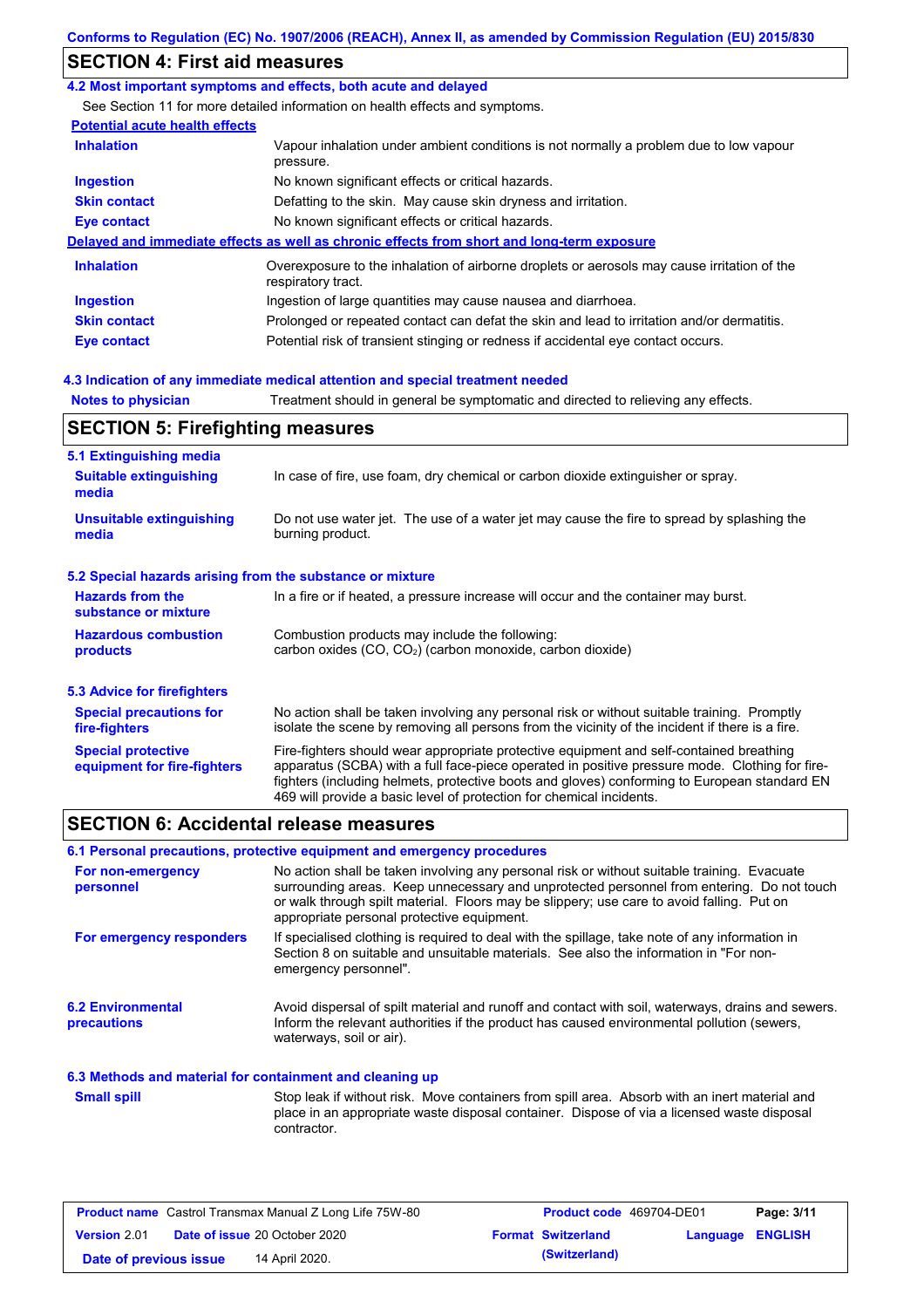## **SECTION 6: Accidental release measures**

| Large spill                               | Stop leak if without risk. Move containers from spill area. Prevent entry into sewers, water<br>courses, basements or confined areas. Contain and collect spillage with non-combustible,<br>absorbent material e.g. sand, earth, vermiculite or diatomaceous earth and place in container<br>for disposal according to local regulations. Dispose of via a licensed waste disposal contractor. |
|-------------------------------------------|------------------------------------------------------------------------------------------------------------------------------------------------------------------------------------------------------------------------------------------------------------------------------------------------------------------------------------------------------------------------------------------------|
| 6.4 Reference to other<br><b>sections</b> | See Section 1 for emergency contact information.<br>See Section 5 for firefighting measures.<br>See Section 8 for information on appropriate personal protective equipment.<br>See Section 12 for environmental precautions.<br>See Section 13 for additional waste treatment information.                                                                                                     |

# **SECTION 7: Handling and storage**

| 7.1 Precautions for safe handling                                                    |                                                                                                                                                                                                                                                                                                                                                                                                                                                                                          |
|--------------------------------------------------------------------------------------|------------------------------------------------------------------------------------------------------------------------------------------------------------------------------------------------------------------------------------------------------------------------------------------------------------------------------------------------------------------------------------------------------------------------------------------------------------------------------------------|
| <b>Protective measures</b>                                                           | Put on appropriate personal protective equipment.                                                                                                                                                                                                                                                                                                                                                                                                                                        |
| <b>Advice on general</b><br>occupational hygiene                                     | Eating, drinking and smoking should be prohibited in areas where this material is handled.<br>stored and processed. Wash thoroughly after handling. Remove contaminated clothing and<br>protective equipment before entering eating areas. See also Section 8 for additional<br>information on hygiene measures.                                                                                                                                                                         |
| <b>7.2 Conditions for safe</b><br>storage, including any<br><i>incompatibilities</i> | Store in accordance with local regulations. Store in a dry, cool and well-ventilated area, away<br>from incompatible materials (see Section 10). Keep away from heat and direct sunlight. Keep<br>container tightly closed and sealed until ready for use. Containers that have been opened must<br>be carefully resealed and kept upright to prevent leakage. Store and use only in equipment/<br>containers designed for use with this product. Do not store in unlabelled containers. |
| <b>Not suitable</b>                                                                  | Prolonged exposure to elevated temperature                                                                                                                                                                                                                                                                                                                                                                                                                                               |
| 7.3 Specific end use(s)                                                              |                                                                                                                                                                                                                                                                                                                                                                                                                                                                                          |
| <b>Recommendations</b>                                                               | See section 1.2 and Exposure scenarios in annex, if applicable.                                                                                                                                                                                                                                                                                                                                                                                                                          |

## **SECTION 8: Exposure controls/personal protection**

### **8.1 Control parameters**

**Occupational exposure limits**

| <b>Product/ingredient name</b>                                             |  | <b>Exposure limit values</b>                                                                                                                                                                                                                                                                                                                                                                                                                                                                                                                                                                                                                                                                                                                                                                                                                                                                                                                                                                                               |  |  |  |
|----------------------------------------------------------------------------|--|----------------------------------------------------------------------------------------------------------------------------------------------------------------------------------------------------------------------------------------------------------------------------------------------------------------------------------------------------------------------------------------------------------------------------------------------------------------------------------------------------------------------------------------------------------------------------------------------------------------------------------------------------------------------------------------------------------------------------------------------------------------------------------------------------------------------------------------------------------------------------------------------------------------------------------------------------------------------------------------------------------------------------|--|--|--|
| Distillates (petroleum), hydrotreated heavy paraffinic SUVA (Switzerland). |  | TWA: 5 mg/m <sup>3</sup> 8 hours. Issued/Revised: 1/2016 Form: Inhalable fraction                                                                                                                                                                                                                                                                                                                                                                                                                                                                                                                                                                                                                                                                                                                                                                                                                                                                                                                                          |  |  |  |
| Distillates (petroleum), solvent-dewaxed heavy<br>paraffinic               |  | SUVA (Switzerland).                                                                                                                                                                                                                                                                                                                                                                                                                                                                                                                                                                                                                                                                                                                                                                                                                                                                                                                                                                                                        |  |  |  |
|                                                                            |  | TWA: 5 mg/m <sup>3</sup> 8 hours. Issued/Revised: 1/2016 Form: Inhalable fraction                                                                                                                                                                                                                                                                                                                                                                                                                                                                                                                                                                                                                                                                                                                                                                                                                                                                                                                                          |  |  |  |
| Distillates (petroleum), hydrotreated light paraffinic                     |  | SUVA (Switzerland).<br>TWA: 5 mg/m <sup>3</sup> 8 hours. Issued/Revised: 1/2016 Form: Inhalable fraction                                                                                                                                                                                                                                                                                                                                                                                                                                                                                                                                                                                                                                                                                                                                                                                                                                                                                                                   |  |  |  |
| Distillates (petroleum), solvent-dewaxed light<br>paraffinic               |  | SUVA (Switzerland).                                                                                                                                                                                                                                                                                                                                                                                                                                                                                                                                                                                                                                                                                                                                                                                                                                                                                                                                                                                                        |  |  |  |
|                                                                            |  | TWA: 5 mg/m <sup>3</sup> 8 hours. Issued/Revised: 1/2016 Form: Inhalable fraction                                                                                                                                                                                                                                                                                                                                                                                                                                                                                                                                                                                                                                                                                                                                                                                                                                                                                                                                          |  |  |  |
| quidance only.                                                             |  | Whilst specific OELs for certain components may be shown in this section, other components may be present in any mist,<br>vapour or dust produced. Therefore, the specific OELs may not be applicable to the product as a whole and are provided for                                                                                                                                                                                                                                                                                                                                                                                                                                                                                                                                                                                                                                                                                                                                                                       |  |  |  |
| <b>Recommended monitoring</b><br>procedures                                |  | If this product contains ingredients with exposure limits, personal, workplace atmosphere or<br>biological monitoring may be required to determine the effectiveness of the ventilation or other<br>control measures and/or the necessity to use respiratory protective equipment. Reference<br>should be made to monitoring standards, such as the following: European Standard EN 689<br>(Workplace atmospheres - Guidance for the assessment of exposure by inhalation to chemical<br>agents for comparison with limit values and measurement strategy) European Standard EN<br>14042 (Workplace atmospheres - Guide for the application and use of procedures for the<br>assessment of exposure to chemical and biological agents) European Standard EN 482<br>(Workplace atmospheres - General requirements for the performance of procedures for the<br>measurement of chemical agents) Reference to national guidance documents for methods for<br>the determination of hazardous substances will also be required. |  |  |  |
| <b>Derived No Effect Level</b><br>No DNELs/DMELs available.                |  |                                                                                                                                                                                                                                                                                                                                                                                                                                                                                                                                                                                                                                                                                                                                                                                                                                                                                                                                                                                                                            |  |  |  |

### **Predicted No Effect Concentration**

No PNECs available

| <b>Product name</b> Castrol Transmax Manual Z Long Life 75W-80 |  | <b>Product code</b> 469704-DE01      |  | Page: 4/11                |                         |  |
|----------------------------------------------------------------|--|--------------------------------------|--|---------------------------|-------------------------|--|
| Version 2.01                                                   |  | <b>Date of issue 20 October 2020</b> |  | <b>Format Switzerland</b> | <b>Language ENGLISH</b> |  |
| Date of previous issue                                         |  | 14 April 2020.                       |  | (Switzerland)             |                         |  |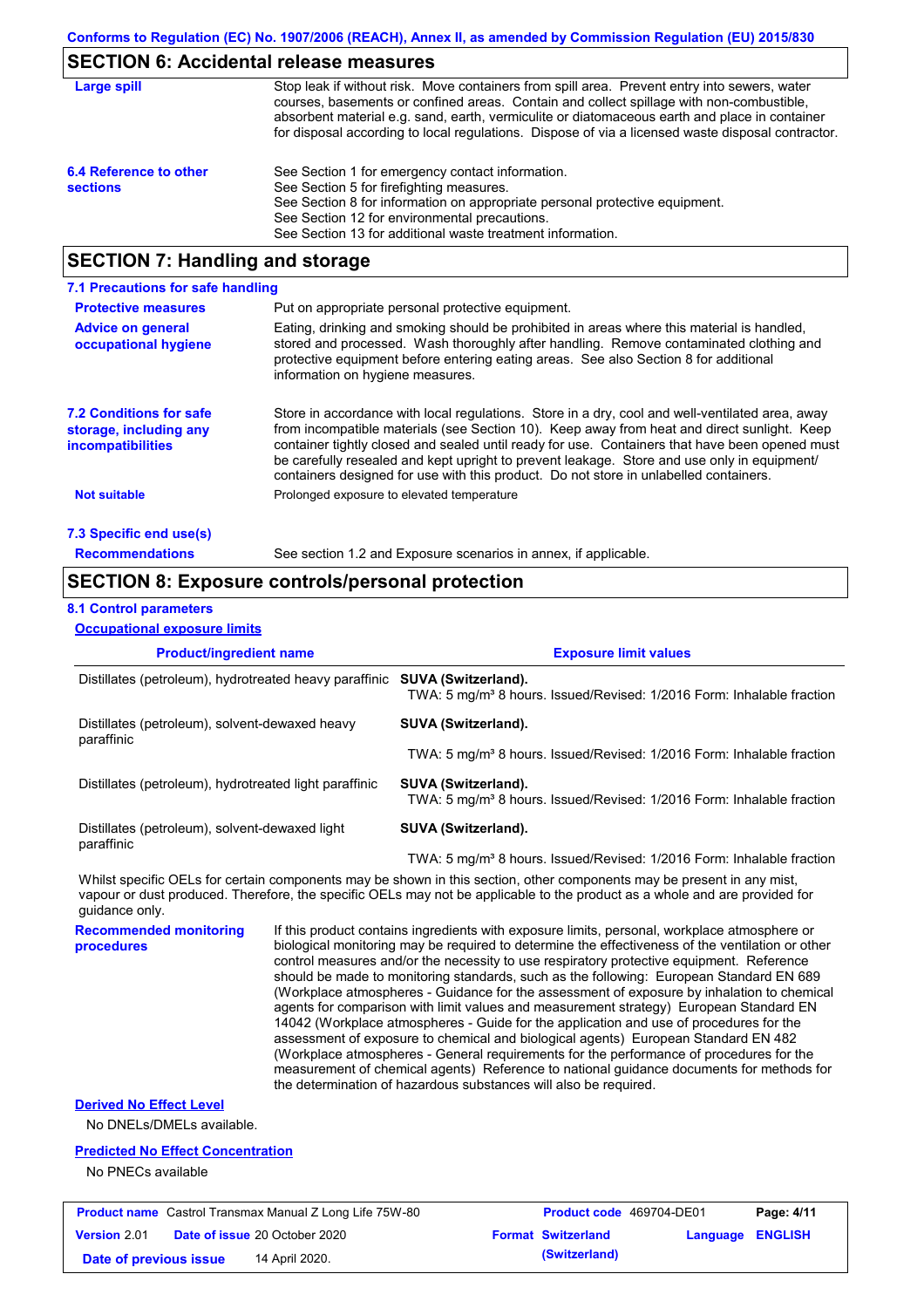# **SECTION 8: Exposure controls/personal protection**

| <b>8.2 Exposure controls</b>                                   |                                                                                                                                                                                                  |                                                                                                                                                                                                                                                                                                                                                                                                                                                                                                                                                                                                                                                                                                                                                                                                     |            |
|----------------------------------------------------------------|--------------------------------------------------------------------------------------------------------------------------------------------------------------------------------------------------|-----------------------------------------------------------------------------------------------------------------------------------------------------------------------------------------------------------------------------------------------------------------------------------------------------------------------------------------------------------------------------------------------------------------------------------------------------------------------------------------------------------------------------------------------------------------------------------------------------------------------------------------------------------------------------------------------------------------------------------------------------------------------------------------------------|------------|
| <b>Appropriate engineering</b><br><b>controls</b>              | concentrations below their respective occupational exposure limits.<br>kept in good condition and properly maintained.<br>ensure that all items of personal protective equipment are compatible. | Provide exhaust ventilation or other engineering controls to keep the relevant airborne<br>All activities involving chemicals should be assessed for their risks to health, to ensure<br>exposures are adequately controlled. Personal protective equipment should only be considered<br>after other forms of control measures (e.g. engineering controls) have been suitably evaluated.<br>Personal protective equipment should conform to appropriate standards, be suitable for use, be<br>Your supplier of personal protective equipment should be consulted for advice on selection and<br>appropriate standards. For further information contact your national organisation for standards.<br>The final choice of protective equipment will depend upon a risk assessment. It is important to |            |
| <b>Individual protection measures</b>                          |                                                                                                                                                                                                  |                                                                                                                                                                                                                                                                                                                                                                                                                                                                                                                                                                                                                                                                                                                                                                                                     |            |
| <b>Hygiene measures</b>                                        | stations and safety showers are close to the workstation location.                                                                                                                               | Wash hands, forearms and face thoroughly after handling chemical products, before eating,<br>smoking and using the lavatory and at the end of the working period. Ensure that eyewash                                                                                                                                                                                                                                                                                                                                                                                                                                                                                                                                                                                                               |            |
| <b>Respiratory protection</b>                                  | In case of insufficient ventilation, wear suitable respiratory equipment.<br>of the working conditions.                                                                                          | The correct choice of respiratory protection depends upon the chemicals being handled, the<br>conditions of work and use, and the condition of the respiratory equipment. Safety procedures<br>should be developed for each intended application. Respiratory protection equipment should<br>therefore be chosen in consultation with the supplier/manufacturer and with a full assessment                                                                                                                                                                                                                                                                                                                                                                                                          |            |
| <b>Eye/face protection</b>                                     | Safety glasses with side shields.                                                                                                                                                                |                                                                                                                                                                                                                                                                                                                                                                                                                                                                                                                                                                                                                                                                                                                                                                                                     |            |
| <b>Skin protection</b>                                         |                                                                                                                                                                                                  |                                                                                                                                                                                                                                                                                                                                                                                                                                                                                                                                                                                                                                                                                                                                                                                                     |            |
| <b>Hand protection</b>                                         | <b>General Information:</b>                                                                                                                                                                      | Because specific work environments and material handling practices vary, safety procedures<br>should be developed for each intended application. The correct choice of protective gloves<br>depends upon the chemicals being handled, and the conditions of work and use. Most gloves<br>provide protection for only a limited time before they must be discarded and replaced (even the<br>best chemically resistant gloves will break down after repeated chemical exposures).                                                                                                                                                                                                                                                                                                                    |            |
|                                                                | a full assessment of the working conditions.                                                                                                                                                     | Gloves should be chosen in consultation with the supplier / manufacturer and taking account of                                                                                                                                                                                                                                                                                                                                                                                                                                                                                                                                                                                                                                                                                                      |            |
|                                                                | Recommended: Nitrile gloves.<br><b>Breakthrough time:</b>                                                                                                                                        |                                                                                                                                                                                                                                                                                                                                                                                                                                                                                                                                                                                                                                                                                                                                                                                                     |            |
|                                                                | Our recommendations on the selection of gloves are as follows:                                                                                                                                   | Breakthrough time data are generated by glove manufacturers under laboratory test conditions<br>and represent how long a glove can be expected to provide effective permeation resistance. It<br>is important when following breakthrough time recommendations that actual workplace<br>conditions are taken into account. Always consult with your glove supplier for up-to-date<br>technical information on breakthrough times for the recommended glove type.                                                                                                                                                                                                                                                                                                                                    |            |
|                                                                | Continuous contact:                                                                                                                                                                              |                                                                                                                                                                                                                                                                                                                                                                                                                                                                                                                                                                                                                                                                                                                                                                                                     |            |
|                                                                | can be obtained.<br>replacement regimes are determined and adhered to.                                                                                                                           | Gloves with a minimum breakthrough time of 240 minutes, or >480 minutes if suitable gloves<br>If suitable gloves are not available to offer that level of protection, gloves with shorter<br>breakthrough times may be acceptable as long as appropriate glove maintenance and                                                                                                                                                                                                                                                                                                                                                                                                                                                                                                                      |            |
|                                                                | Short-term / splash protection:                                                                                                                                                                  |                                                                                                                                                                                                                                                                                                                                                                                                                                                                                                                                                                                                                                                                                                                                                                                                     |            |
|                                                                | Recommended breakthrough times as above.<br>be determined and rigorously followed.                                                                                                               | It is recognised that for short-term, transient exposures, gloves with shorter breakthrough times<br>may commonly be used. Therefore, appropriate maintenance and replacement regimes must                                                                                                                                                                                                                                                                                                                                                                                                                                                                                                                                                                                                          |            |
|                                                                | <b>Glove Thickness:</b>                                                                                                                                                                          |                                                                                                                                                                                                                                                                                                                                                                                                                                                                                                                                                                                                                                                                                                                                                                                                     |            |
|                                                                |                                                                                                                                                                                                  | For general applications, we recommend gloves with a thickness typically greater than 0.35 mm.                                                                                                                                                                                                                                                                                                                                                                                                                                                                                                                                                                                                                                                                                                      |            |
|                                                                |                                                                                                                                                                                                  | It should be emphasised that glove thickness is not necessarily a good predictor of glove<br>resistance to a specific chemical, as the permeation efficiency of the glove will be dependent<br>on the exact composition of the glove material. Therefore, glove selection should also be based<br>on consideration of the task requirements and knowledge of breakthrough times.                                                                                                                                                                                                                                                                                                                                                                                                                    |            |
| <b>Product name</b> Castrol Transmax Manual Z Long Life 75W-80 |                                                                                                                                                                                                  | Product code 469704-DE01                                                                                                                                                                                                                                                                                                                                                                                                                                                                                                                                                                                                                                                                                                                                                                            | Page: 5/11 |

|                        | $\frac{1}{2}$ . The state of the state of the state of the state of the state of the state of the state of the state of the state of the state of the state of the state of the state of the state of the state of the state of t |                           |                         | . |
|------------------------|-----------------------------------------------------------------------------------------------------------------------------------------------------------------------------------------------------------------------------------|---------------------------|-------------------------|---|
| <b>Version</b> 2.01    | <b>Date of issue 20 October 2020</b>                                                                                                                                                                                              | <b>Format Switzerland</b> | <b>Language ENGLISH</b> |   |
| Date of previous issue | 14 April 2020.                                                                                                                                                                                                                    | (Switzerland)             |                         |   |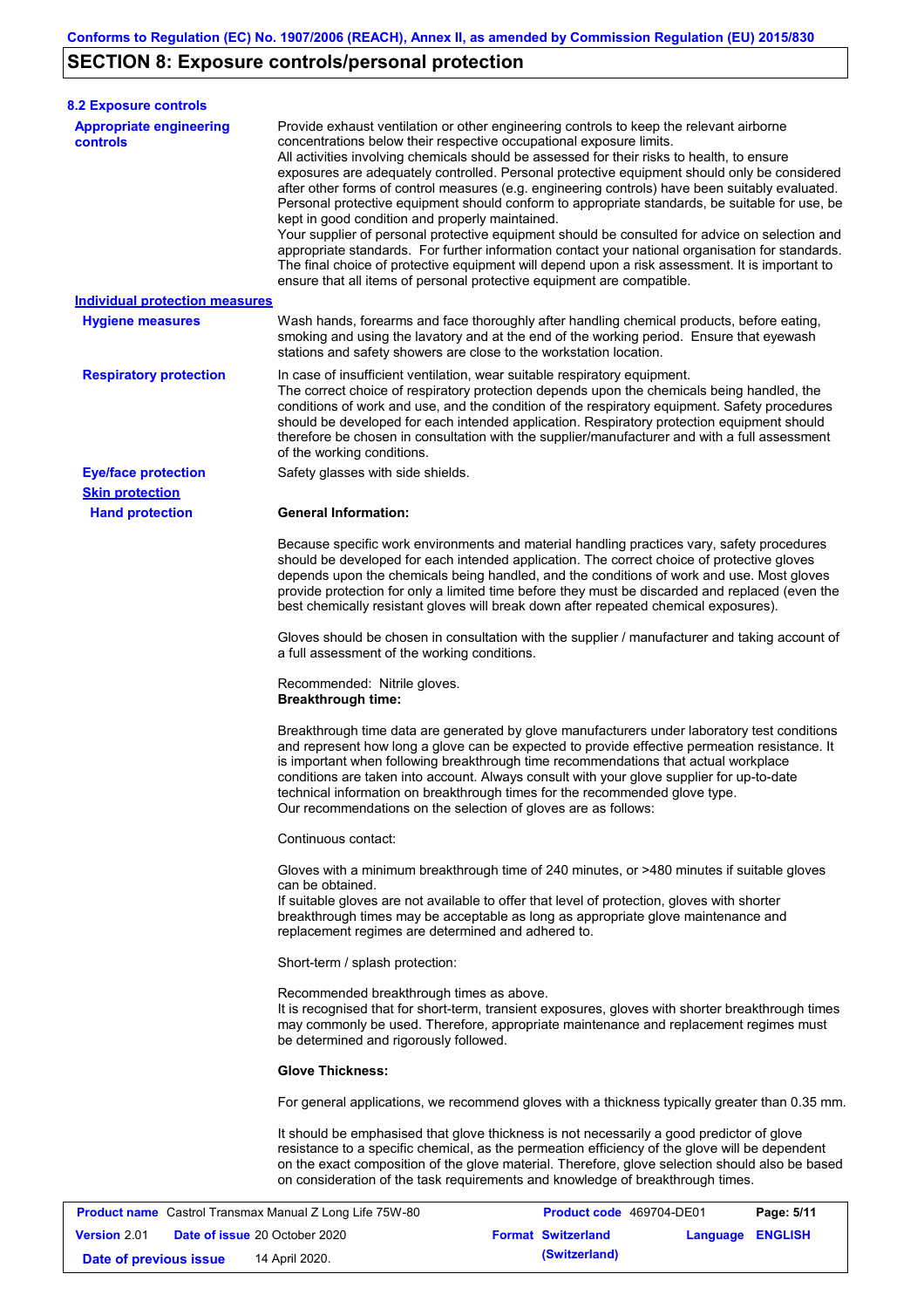# **SECTION 8: Exposure controls/personal protection**

|                                           | Glove thickness may also vary depending on the glove manufacturer, the glove type and the<br>glove model. Therefore, the manufacturers' technical data should always be taken into account<br>to ensure selection of the most appropriate glove for the task.                                                                                                                                                                                                                                                                                                                                                                                                                         |
|-------------------------------------------|---------------------------------------------------------------------------------------------------------------------------------------------------------------------------------------------------------------------------------------------------------------------------------------------------------------------------------------------------------------------------------------------------------------------------------------------------------------------------------------------------------------------------------------------------------------------------------------------------------------------------------------------------------------------------------------|
|                                           | Note: Depending on the activity being conducted, gloves of varying thickness may be required<br>for specific tasks. For example:                                                                                                                                                                                                                                                                                                                                                                                                                                                                                                                                                      |
|                                           | • Thinner gloves (down to 0.1 mm or less) may be required where a high degree of manual<br>dexterity is needed. However, these gloves are only likely to give short duration protection and<br>would normally be just for single use applications, then disposed of.                                                                                                                                                                                                                                                                                                                                                                                                                  |
|                                           | • Thicker gloves (up to 3 mm or more) may be required where there is a mechanical (as well<br>as a chemical) risk i.e. where there is abrasion or puncture potential.                                                                                                                                                                                                                                                                                                                                                                                                                                                                                                                 |
| <b>Skin and body</b>                      | Use of protective clothing is good industrial practice.<br>Personal protective equipment for the body should be selected based on the task being<br>performed and the risks involved and should be approved by a specialist before handling this<br>product.<br>Cotton or polyester/cotton overalls will only provide protection against light superficial<br>contamination that will not soak through to the skin. Overalls should be laundered on a regular<br>basis. When the risk of skin exposure is high (e.g. when cleaning up spillages or if there is a<br>risk of splashing) then chemical resistant aprons and/or impervious chemical suits and boots<br>will be required. |
| <b>Refer to standards:</b>                | Respiratory protection: EN 529<br>Gloves: EN 420, EN 374<br>Eye protection: EN 166<br>Filtering half-mask: EN 149<br>Filtering half-mask with valve: EN 405<br>Half-mask: EN 140 plus filter<br>Full-face mask: EN 136 plus filter<br>Particulate filters: EN 143<br>Gas/combined filters: EN 14387                                                                                                                                                                                                                                                                                                                                                                                   |
| <b>Environmental exposure</b><br>controls | Emissions from ventilation or work process equipment should be checked to ensure they<br>comply with the requirements of environmental protection legislation. In some cases, fume<br>scrubbers, filters or engineering modifications to the process equipment will be necessary to<br>reduce emissions to acceptable levels.                                                                                                                                                                                                                                                                                                                                                         |

## **SECTION 9: Physical and chemical properties**

| 9.1 Information on basic physical and chemical properties |                                                                      |
|-----------------------------------------------------------|----------------------------------------------------------------------|
| <b>Appearance</b>                                         |                                                                      |
| <b>Physical state</b>                                     | Liquid.                                                              |
| <b>Colour</b>                                             | Blue.                                                                |
| <b>Odour</b>                                              | Not available.                                                       |
| <b>Odour threshold</b>                                    | Not available.                                                       |
| pH                                                        | Not available.                                                       |
| <b>Melting point/freezing point</b>                       | Not available.                                                       |
| Initial boiling point and boiling<br>range                | Not available.                                                       |
| <b>Pour point</b>                                         | $-57 °C$                                                             |
| <b>Flash point</b>                                        | Open cup: >180°C (>356°F) [Cleveland.]                               |
| <b>Evaporation rate</b>                                   | Not available.                                                       |
| <b>Flammability (solid, gas)</b>                          | Not available.                                                       |
| <b>Upper/lower flammability or</b><br>explosive limits    | Not available.                                                       |
| <b>Vapour pressure</b>                                    | Not available.                                                       |
| <b>Vapour density</b>                                     | Not available.                                                       |
| <b>Relative density</b>                                   | Not available.                                                       |
| <b>Density</b>                                            | <1000 kg/m <sup>3</sup> (<1 g/cm <sup>3</sup> ) at 15 <sup>°</sup> C |
| <b>Solubility(ies)</b>                                    | insoluble in water.                                                  |
| <b>Partition coefficient: n-octanol/</b><br>water         | Not available.                                                       |
| <b>Auto-ignition temperature</b>                          | Not available.                                                       |
| <b>Decomposition temperature</b>                          | Not available.                                                       |
| Product name Castrol Transmax Manual Z Long Life 75W-80   | Page: 6/11<br>Product code 469704-DE01                               |
| Version 2.01<br>Date of issue 20 October 2020             | <b>Format Switzerland</b><br><b>ENGLISH</b><br>Language              |
| Date of previous issue                                    | (Switzerland)<br>14 April 2020.                                      |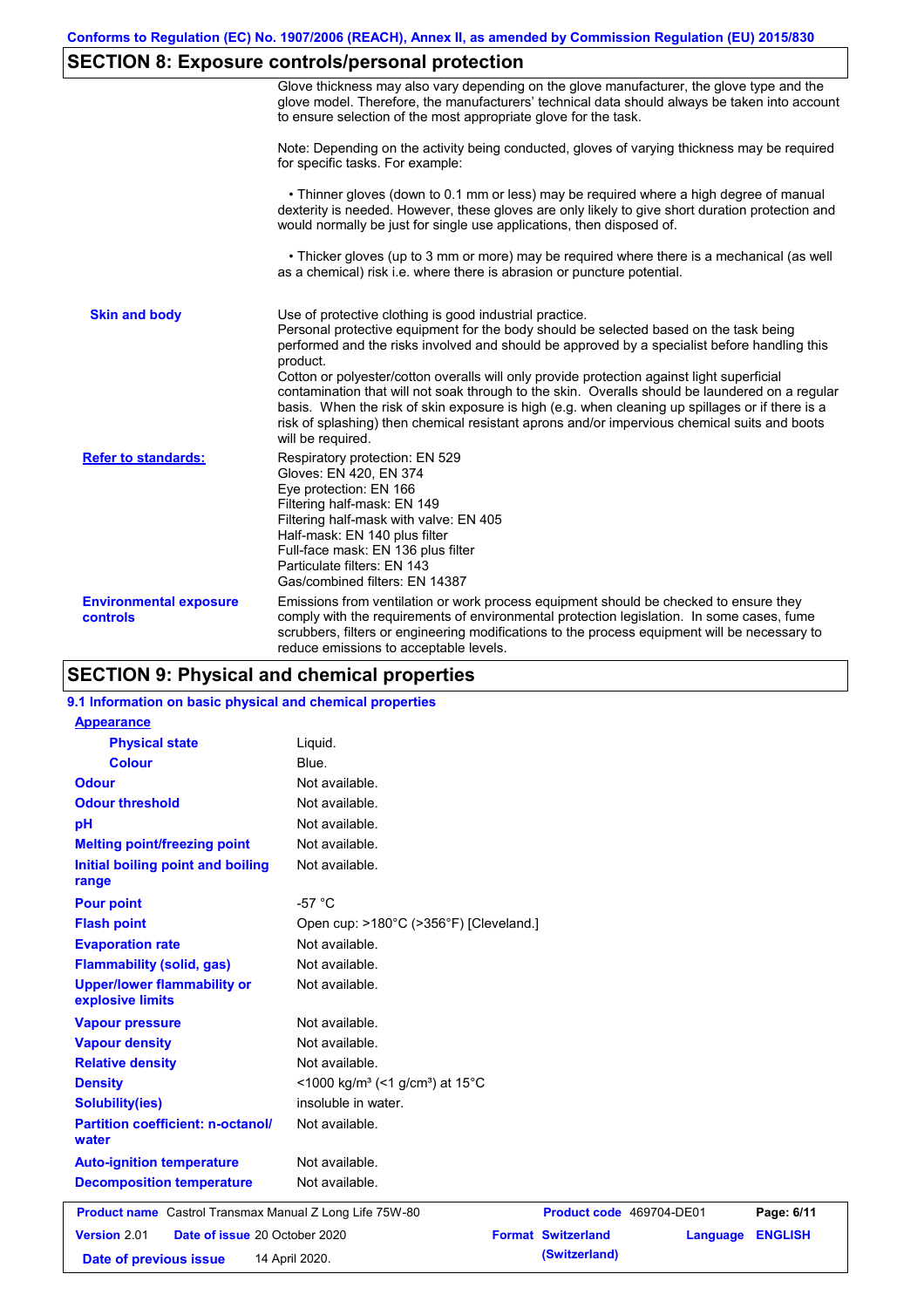# **SECTION 9: Physical and chemical properties**

| <b>Viscositv</b>            | Kinematic: 53.9 mm <sup>2</sup> /s (53.9 cSt) at $40^{\circ}$ C<br>Kinematic: $9 \text{ mm}^2\text{/s}$ (9 cSt) at 100 $^{\circ}$ C |
|-----------------------------|-------------------------------------------------------------------------------------------------------------------------------------|
| <b>Explosive properties</b> | Not available.                                                                                                                      |
| <b>Oxidising properties</b> | Not available.                                                                                                                      |

### **9.2 Other information**

No additional information.

| <b>SECTION 10: Stability and reactivity</b>       |                                                                                                                                                                         |  |  |  |
|---------------------------------------------------|-------------------------------------------------------------------------------------------------------------------------------------------------------------------------|--|--|--|
| <b>10.1 Reactivity</b>                            | No specific test data available for this product. Refer to Conditions to avoid and Incompatible<br>materials for additional information.                                |  |  |  |
| <b>10.2 Chemical stability</b>                    | The product is stable.                                                                                                                                                  |  |  |  |
| <b>10.3 Possibility of</b><br>hazardous reactions | Under normal conditions of storage and use, hazardous reactions will not occur.<br>Under normal conditions of storage and use, hazardous polymerisation will not occur. |  |  |  |
| <b>10.4 Conditions to avoid</b>                   | Avoid all possible sources of ignition (spark or flame).                                                                                                                |  |  |  |
| 10.5 Incompatible materials                       | Reactive or incompatible with the following materials: oxidising materials.                                                                                             |  |  |  |
| <b>10.6 Hazardous</b><br>decomposition products   | Under normal conditions of storage and use, hazardous decomposition products should not be<br>produced.                                                                 |  |  |  |

# **SECTION 11: Toxicological information**

| 11.1 Information on toxicological effects          |                                                                                                                             |
|----------------------------------------------------|-----------------------------------------------------------------------------------------------------------------------------|
| <b>Acute toxicity estimates</b>                    |                                                                                                                             |
| Not available.                                     |                                                                                                                             |
| <b>Information on likely</b><br>routes of exposure | Routes of entry anticipated: Dermal, Inhalation.                                                                            |
| <b>Potential acute health effects</b>              |                                                                                                                             |
| <b>Inhalation</b>                                  | Vapour inhalation under ambient conditions is not normally a problem due to low vapour<br>pressure.                         |
| <b>Ingestion</b>                                   | No known significant effects or critical hazards.                                                                           |
| <b>Skin contact</b>                                | Defatting to the skin. May cause skin dryness and irritation.                                                               |
| <b>Eye contact</b>                                 | No known significant effects or critical hazards.                                                                           |
|                                                    | Symptoms related to the physical, chemical and toxicological characteristics                                                |
| <b>Inhalation</b>                                  | May be harmful by inhalation if exposure to vapour, mists or fumes resulting from thermal<br>decomposition products occurs. |
| <b>Ingestion</b>                                   | No specific data.                                                                                                           |
| <b>Skin contact</b>                                | Adverse symptoms may include the following:<br>irritation<br>dryness<br>cracking                                            |
| <b>Eye contact</b>                                 | No specific data.                                                                                                           |
|                                                    | Delayed and immediate effects as well as chronic effects from short and long-term exposure                                  |
| <b>Inhalation</b>                                  | Overexposure to the inhalation of airborne droplets or aerosols may cause irritation of the<br>respiratory tract.           |
| <b>Ingestion</b>                                   | Ingestion of large quantities may cause nausea and diarrhoea.                                                               |
| <b>Skin contact</b>                                | Prolonged or repeated contact can defat the skin and lead to irritation and/or dermatitis.                                  |
| <b>Eye contact</b>                                 | Potential risk of transient stinging or redness if accidental eye contact occurs.                                           |
| <b>Potential chronic health effects</b>            |                                                                                                                             |
| <b>General</b>                                     | No known significant effects or critical hazards.                                                                           |
| <b>Carcinogenicity</b>                             | No known significant effects or critical hazards.                                                                           |
| <b>Mutagenicity</b>                                | No known significant effects or critical hazards.                                                                           |
| <b>Developmental effects</b>                       | No known significant effects or critical hazards.                                                                           |
| <b>Fertility effects</b>                           | No known significant effects or critical hazards.                                                                           |

| <b>Product name</b> Castrol Transmax Manual Z Long Life 75W-80 |                                      |                           | <b>Product code</b> 469704-DE01 | Page: 7/11       |
|----------------------------------------------------------------|--------------------------------------|---------------------------|---------------------------------|------------------|
| <b>Version 2.01</b>                                            | <b>Date of issue 20 October 2020</b> | <b>Format Switzerland</b> |                                 | Language ENGLISH |
| Date of previous issue                                         | 14 April 2020.                       |                           | (Switzerland)                   |                  |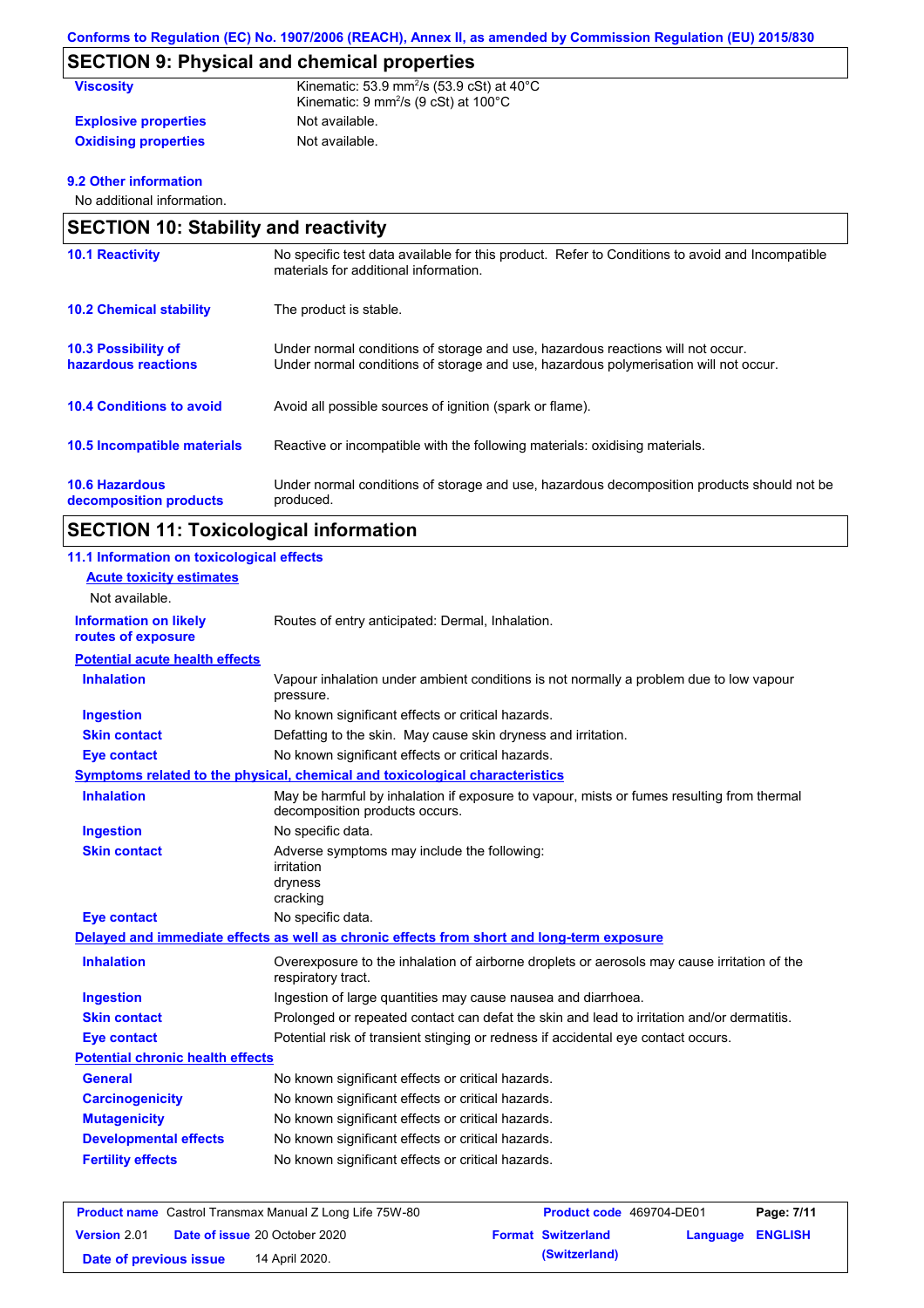### **SECTION 12: Ecological information**

### **12.1 Toxicity**

**Environmental hazards** Not classified as dangerous

#### **12.2 Persistence and degradability**

Not expected to be rapidly degradable.

#### **12.3 Bioaccumulative potential**

This product is not expected to bioaccumulate through food chains in the environment.

| <b>12.4 Mobility in soil</b>                            |                                                                      |
|---------------------------------------------------------|----------------------------------------------------------------------|
| <b>Soil/water partition</b><br><b>coefficient (Koc)</b> | Not available.                                                       |
| <b>Mobility</b>                                         | Spillages may penetrate the soil causing ground water contamination. |

### **12.5 Results of PBT and vPvB assessment**

Product does not meet the criteria for PBT or vPvB according to Regulation (EC) No. 1907/2006, Annex XIII.

### **12.6 Other adverse effects**

| <b>Other ecological information</b> | Spills may form a film on water surfaces causing physical damage to organisms. Oxygen |
|-------------------------------------|---------------------------------------------------------------------------------------|
|                                     | transfer could also be impaired.                                                      |

### **SECTION 13: Disposal considerations**

### **13.1 Waste treatment methods**

- **Product**
- **Methods of disposal**

Where possible, arrange for product to be recycled. Dispose of via an authorised person/ licensed waste disposal contractor in accordance with local regulations.

### **Hazardous waste** Yes.

### **European waste catalogue (EWC)**

| <b>Waste code</b> | <b>Waste designation</b>                    |  |
|-------------------|---------------------------------------------|--|
| $130206*$         | synthetic engine, gear and lubricating oils |  |
| .<br>.            |                                             |  |

However, deviation from the intended use and/or the presence of any potential contaminants may require an alternative waste disposal code to be assigned by the end user.

#### **Packaging**

| <b>Methods of disposal</b> | Where possible, arrange for product to be recycled. Dispose of via an authorised person/                                                                                                                                                |
|----------------------------|-----------------------------------------------------------------------------------------------------------------------------------------------------------------------------------------------------------------------------------------|
|                            | licensed waste disposal contractor in accordance with local regulations.                                                                                                                                                                |
| <b>Special precautions</b> | This material and its container must be disposed of in a safe way. Empty containers or liners<br>may retain some product residues. Avoid dispersal of spilt material and runoff and contact with<br>soil, waterways, drains and sewers. |
| <b>References</b>          | Commission 2014/955/EU<br>Directive 2008/98/EC                                                                                                                                                                                          |

### **SECTION 14: Transport information**

|                                           | <b>ADR/RID</b>                                                 | <b>ADN</b>     | <b>IMDG</b>               | <b>IATA</b>                       |
|-------------------------------------------|----------------------------------------------------------------|----------------|---------------------------|-----------------------------------|
| 14.1 UN number                            | Not regulated.                                                 | Not regulated. | Not regulated.            | Not regulated.                    |
| 14.2 UN proper<br>shipping name           |                                                                | -              |                           |                                   |
| <b>14.3 Transport</b><br>hazard class(es) |                                                                |                |                           |                                   |
| 14.4 Packing<br>group                     |                                                                |                |                           |                                   |
| 14.5<br><b>Environmental</b><br>hazards   | No.                                                            | No.            | No.                       | No.                               |
|                                           | <b>Product name</b> Castrol Transmax Manual Z Long Life 75W-80 |                | Product code 469704-DE01  | Page: 8/11                        |
| Version 2.01                              | Date of issue 20 October 2020                                  |                | <b>Format Switzerland</b> | <b>ENGLISH</b><br><b>Language</b> |
| Date of previous issue                    | 14 April 2020.                                                 |                | (Switzerland)             |                                   |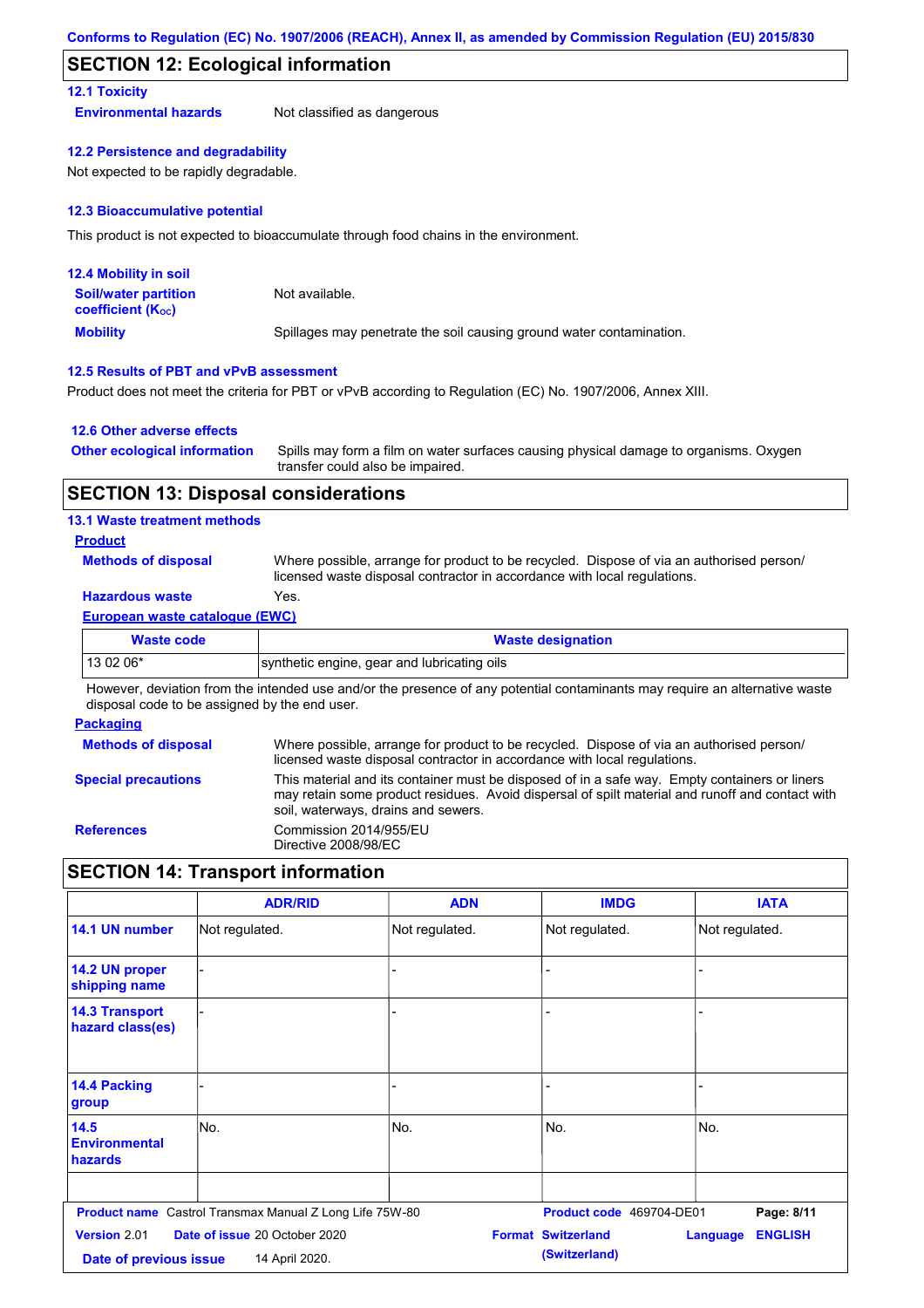|                                                                                                                                              | Conforms to Regulation (EC) No. 1907/2006 (REACH), Annex II, as amended by Commission Regulation (EU) 2015/830                                                                            |
|----------------------------------------------------------------------------------------------------------------------------------------------|-------------------------------------------------------------------------------------------------------------------------------------------------------------------------------------------|
| <b>SECTION 14: Transport information</b>                                                                                                     |                                                                                                                                                                                           |
| <b>Additional</b><br><b>information</b>                                                                                                      |                                                                                                                                                                                           |
| <b>14.6 Special precautions for</b><br>user                                                                                                  | Not available.                                                                                                                                                                            |
| <b>14.7 Transport in bulk</b><br>according to Annex II of<br><b>Marpol and the IBC Code</b>                                                  | Not available.                                                                                                                                                                            |
| <b>SECTION 15: Regulatory information</b>                                                                                                    |                                                                                                                                                                                           |
| EU Regulation (EC) No. 1907/2006 (REACH)<br><b>Annex XIV</b><br>None of the components are listed.<br><b>Substances of very high concern</b> | 15.1 Safety, health and environmental regulations/legislation specific for the substance or mixture<br><b>Annex XIV - List of substances subject to authorisation</b>                     |
| None of the components are listed.                                                                                                           |                                                                                                                                                                                           |
| <b>Other regulations</b>                                                                                                                     |                                                                                                                                                                                           |
| <b>REACH Status</b>                                                                                                                          | The company, as identified in Section 1, sells this product in the EU in compliance with the<br>current requirements of REACH.                                                            |
| <b>United States inventory</b><br>(TSCA 8b)                                                                                                  | All components are active or exempted.                                                                                                                                                    |
| <b>Australia inventory (AICS)</b>                                                                                                            | All components are listed or exempted.                                                                                                                                                    |
| <b>Canada inventory</b>                                                                                                                      | All components are listed or exempted.                                                                                                                                                    |
| <b>China inventory (IECSC)</b>                                                                                                               | All components are listed or exempted.                                                                                                                                                    |
| <b>Japan inventory (ENCS)</b>                                                                                                                | At least one component is not listed.                                                                                                                                                     |
| <b>Korea inventory (KECI)</b>                                                                                                                | All components are listed or exempted.                                                                                                                                                    |
| <b>Philippines inventory</b><br>(PICCS)                                                                                                      | All components are listed or exempted.                                                                                                                                                    |
| <b>Taiwan Chemical</b><br><b>Substances Inventory</b><br>(TCSI)                                                                              | All components are listed or exempted.                                                                                                                                                    |
| Ozone depleting substances (1005/2009/EU)                                                                                                    |                                                                                                                                                                                           |
| Not listed.                                                                                                                                  |                                                                                                                                                                                           |
| Prior Informed Consent (PIC) (649/2012/EU)                                                                                                   |                                                                                                                                                                                           |
| Not listed.                                                                                                                                  |                                                                                                                                                                                           |
| <b>EU - Water framework directive - Priority substances</b>                                                                                  |                                                                                                                                                                                           |
| None of the components are listed.                                                                                                           |                                                                                                                                                                                           |
| <b>Seveso Directive</b>                                                                                                                      |                                                                                                                                                                                           |
| This product is not controlled under the Seveso Directive.                                                                                   |                                                                                                                                                                                           |
| <b>National requlations</b>                                                                                                                  |                                                                                                                                                                                           |
| <b>15.2 Chemical safety</b><br>assessment                                                                                                    | A Chemical Safety Assessment has been carried out for one or more of the substances within<br>this mixture. A Chemical Safety Assessment has not been carried out for the mixture itself. |

## **SECTION 16: Other information**

| <b>Abbreviations and acronyms</b> | ADN = European Provisions concerning the International Carriage of Dangerous Goods by<br>Inland Waterway<br>ADR = The European Agreement concerning the International Carriage of Dangerous Goods by |
|-----------------------------------|------------------------------------------------------------------------------------------------------------------------------------------------------------------------------------------------------|
|                                   | Road                                                                                                                                                                                                 |
|                                   | ATE = Acute Toxicity Estimate                                                                                                                                                                        |
|                                   | BCF = Bioconcentration Factor                                                                                                                                                                        |
|                                   | CAS = Chemical Abstracts Service                                                                                                                                                                     |
|                                   | CLP = Classification, Labelling and Packaging Regulation [Regulation (EC) No. 1272/2008]                                                                                                             |
|                                   | CSA = Chemical Safety Assessment                                                                                                                                                                     |
|                                   | CSR = Chemical Safety Report                                                                                                                                                                         |
|                                   |                                                                                                                                                                                                      |

| <b>Product name</b> Castrol Transmax Manual Z Long Life 75W-80 |                                      | <b>Product code</b> 469704-DE01 |                           | Page: 9/11              |  |
|----------------------------------------------------------------|--------------------------------------|---------------------------------|---------------------------|-------------------------|--|
| <b>Version</b> 2.01                                            | <b>Date of issue 20 October 2020</b> |                                 | <b>Format Switzerland</b> | <b>Language ENGLISH</b> |  |
| Date of previous issue                                         | 14 April 2020.                       |                                 | (Switzerland)             |                         |  |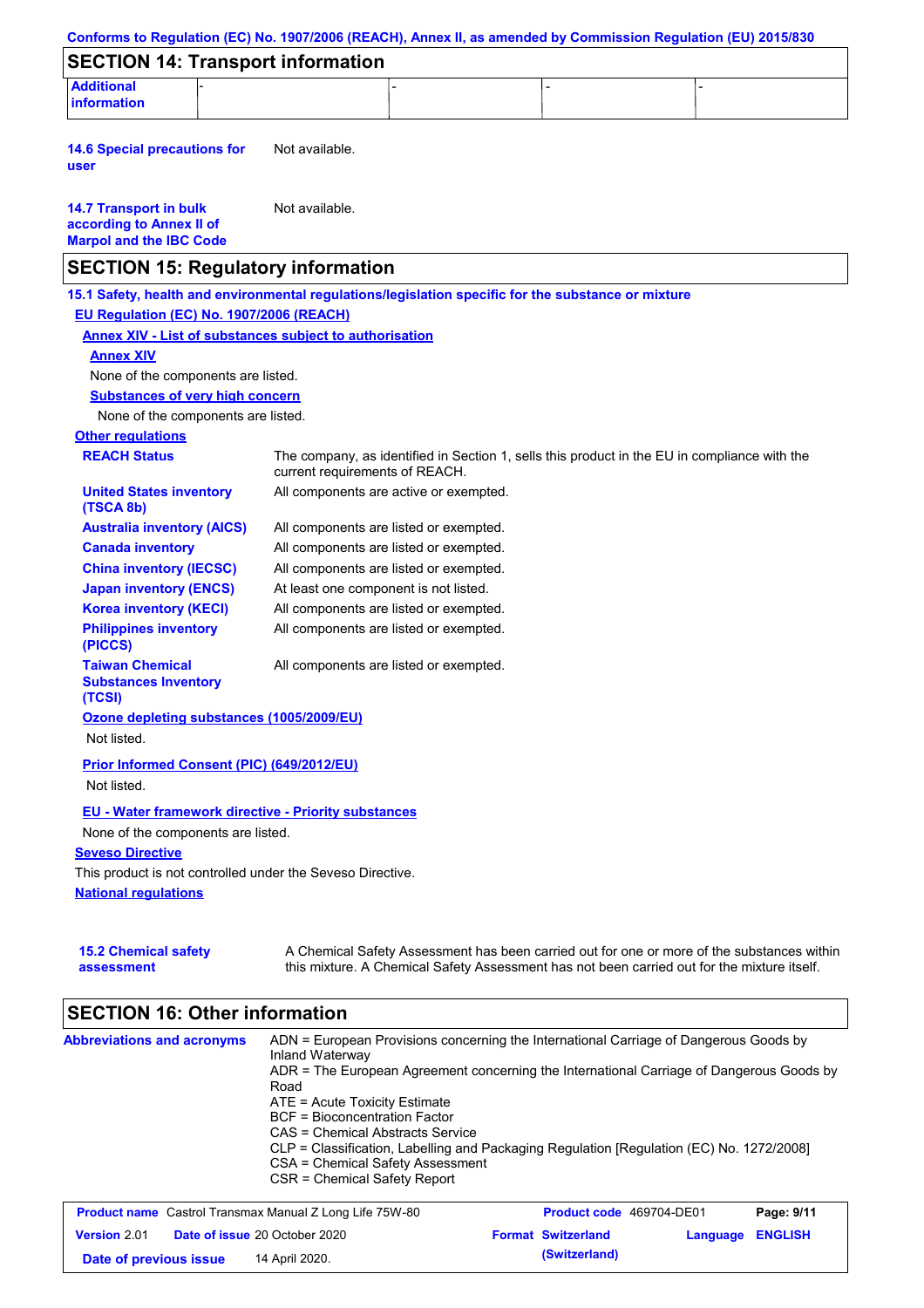### **SECTION 16: Other information**

DMEL = Derived Minimal Effect Level DNEL = Derived No Effect Level EINECS = European Inventory of Existing Commercial chemical Substances ES = Exposure Scenario EUH statement = CLP-specific Hazard statement EWC = European Waste Catalogue GHS = Globally Harmonized System of Classification and Labelling of Chemicals IATA = International Air Transport Association IBC = Intermediate Bulk Container IMDG = International Maritime Dangerous Goods LogPow = logarithm of the octanol/water partition coefficient MARPOL = International Convention for the Prevention of Pollution From Ships, 1973 as modified by the Protocol of 1978. ("Marpol" = marine pollution) OECD = Organisation for Economic Co-operation and Development PBT = Persistent, Bioaccumulative and Toxic PNEC = Predicted No Effect Concentration REACH = Registration, Evaluation, Authorisation and Restriction of Chemicals Regulation [Regulation (EC) No. 1907/2006] RID = The Regulations concerning the International Carriage of Dangerous Goods by Rail RRN = REACH Registration Number SADT = Self-Accelerating Decomposition Temperature SVHC = Substances of Very High Concern STOT-RE = Specific Target Organ Toxicity - Repeated Exposure STOT-SE = Specific Target Organ Toxicity - Single Exposure TWA = Time weighted average UN = United Nations UVCB = Complex hydrocarbon substance VOC = Volatile Organic Compound vPvB = Very Persistent and Very Bioaccumulative Varies = may contain one or more of the following 64741-88-4 / RRN 01-2119488706-23, 64741-89-5 / RRN 01-2119487067-30, 64741-95-3 / RRN 01-2119487081-40, 64741-96-4/ RRN 01-2119483621-38, 64742-01-4 / RRN 01-2119488707-21, 64742-44-5 / RRN 01-2119985177-24, 64742-45-6, 64742-52-5 / RRN 01-2119467170-45, 64742-53-6 / RRN 01-2119480375-34, 64742-54-7 / RRN 01-2119484627-25, 64742-55-8 / RRN 01-2119487077-29, 64742-56-9 / RRN 01-2119480132-48, 64742-57-0 / RRN 01-2119489287-22, 64742-58-1, 64742-62-7 / RRN 01-2119480472-38, 64742-63-8, 64742-65-0 / RRN 01-2119471299-27, 64742-70-7 / RRN 01-2119487080-42, 72623-85-9 / RRN 01-2119555262-43, 72623-86-0 / RRN 01-2119474878-16, 72623-87-1 / RRN 01-2119474889-13

### **Procedure used to derive the classification according to Regulation (EC) No. 1272/2008 [CLP/GHS]**

| <b>Classification</b>                                  |                            | <b>Justification</b>                          |  |  |  |
|--------------------------------------------------------|----------------------------|-----------------------------------------------|--|--|--|
| Not classified.                                        |                            |                                               |  |  |  |
| <b>Full text of abbreviated H</b><br><b>statements</b> | H304                       | May be fatal if swallowed and enters airways. |  |  |  |
| <b>Full text of classifications</b><br>[CLP/GHS]       | Asp. Tox. 1, H304          | <b>ASPIRATION HAZARD - Category 1</b>         |  |  |  |
| <b>History</b>                                         |                            |                                               |  |  |  |
| Date of issue/Date of<br>revision                      | 20/10/2020.                |                                               |  |  |  |
| Date of previous issue                                 | 14/04/2020.                |                                               |  |  |  |
| <b>Prepared by</b>                                     | <b>Product Stewardship</b> |                                               |  |  |  |

**Indicates information that has changed from previously issued version.**

**Notice to reader**

All reasonably practicable steps have been taken to ensure this data sheet and the health, safety and environmental information contained in it is accurate as of the date specified below. No warranty or representation, express or implied is made as to the accuracy or completeness of the data and information in this data sheet.

The data and advice given apply when the product is sold for the stated application or applications. You should not use the product other than for the stated application or applications without seeking advice from BP Group.

It is the user's obligation to evaluate and use this product safely and to comply with all applicable laws and regulations. The BP Group shall not be responsible for any damage or injury resulting from use, other than the stated product use of the material, from any failure to adhere to recommendations, or from any hazards inherent in the nature of the material. Purchasers of the product for supply to a third party for use at work, have a duty to take all necessary steps to ensure that any person handling or using the product is provided with the information in this sheet. Employers have a duty to tell employees and others who may be affected of any hazards described in this sheet and of any precautions that should be taken. You can contact the BP Group to ensure that this document is the most current available. Alteration of this document is strictly prohibited.

| <b>Product name</b> Castrol Transmax Manual Z Long Life 75W-80 |  | <b>Product code</b> 469704-DE01      |  | Page: 10/11               |                  |  |
|----------------------------------------------------------------|--|--------------------------------------|--|---------------------------|------------------|--|
| <b>Version 2.01</b>                                            |  | <b>Date of issue 20 October 2020</b> |  | <b>Format Switzerland</b> | Language ENGLISH |  |
| Date of previous issue                                         |  | 14 April 2020.                       |  | (Switzerland)             |                  |  |